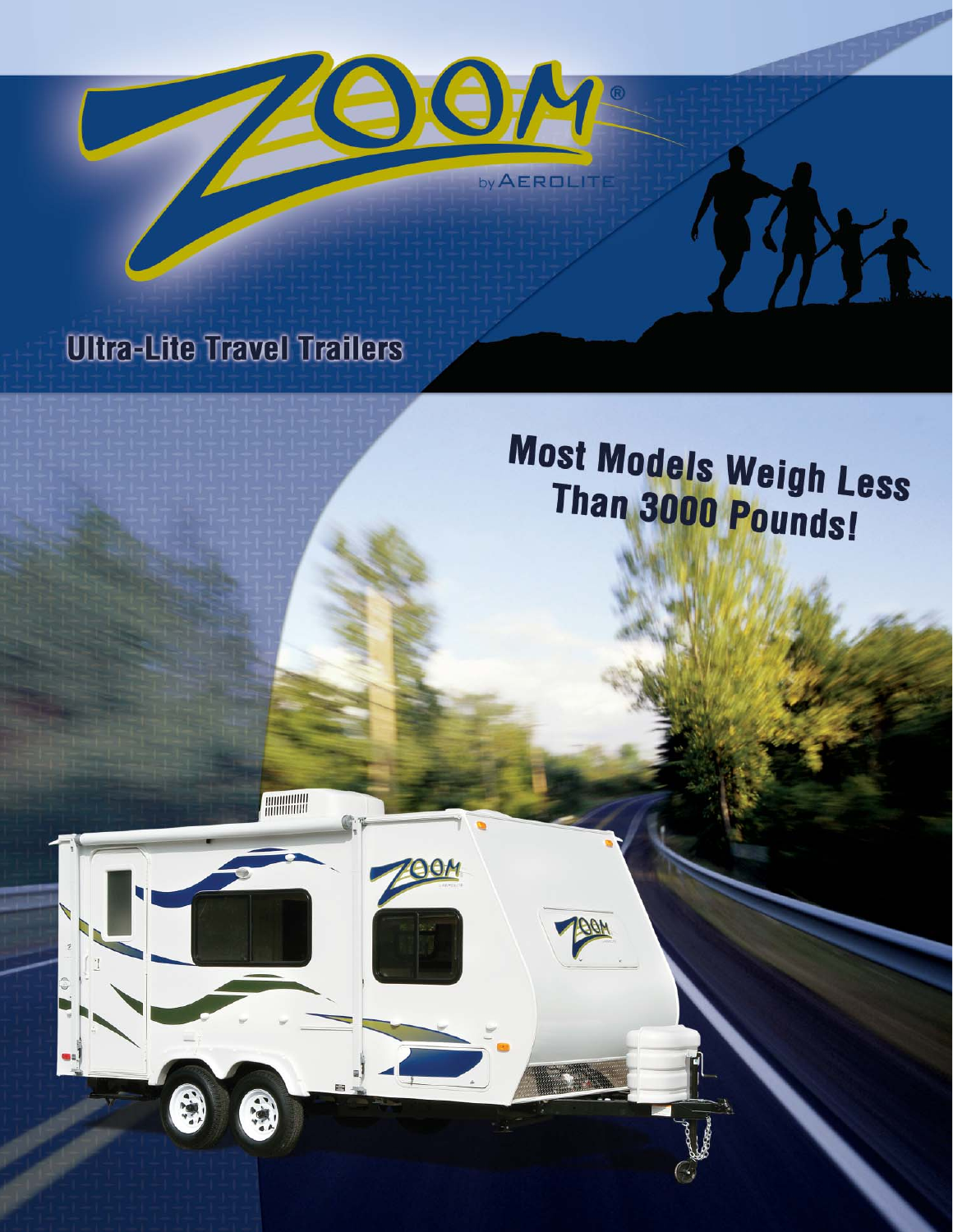

### The next generation of ultra-lite travel trailers

Zoom can be towed by most midsize SUV's and minivans. The aerodynamic design and narrow body reduce wind drag to increase fuel economy.

Zoom may be light in weight, but it's not on features and value. All floorplans feature multiple sleeping locations and a full bathroom. Plus, Zoom features all the appliances found in larger RV's including a cook top, refrigerator, microwave, AM/FM/CD stereo, furnace and water heater.

### **Zoom - The smart choice!**

# Comfortable and Spacious<br>Sleeping Areas

Zoom's multiple sleeping locations are designed to be spacious and comfortable. The dinette folds into a bed. Zoom's floorplans sleep up to 4 people. Choose the model that's right for your family!





718FD shown with Plum Leaf décor

An attractive Harmony White Cabinetry Package with Cherry plank linoleum is available with any Zoom décor for a clean, stylish look.

718QB shown at right with Fall Sunset décor.

### Premium Interior Design

Zoom features designer décors with luxurious fabrics, hardwood cabinet doors and residential vinyl flooring.

Plus, storage is not compromised in Zoom. All models feature wardrobes, overhead cabinets and a spacious exterior compartment.

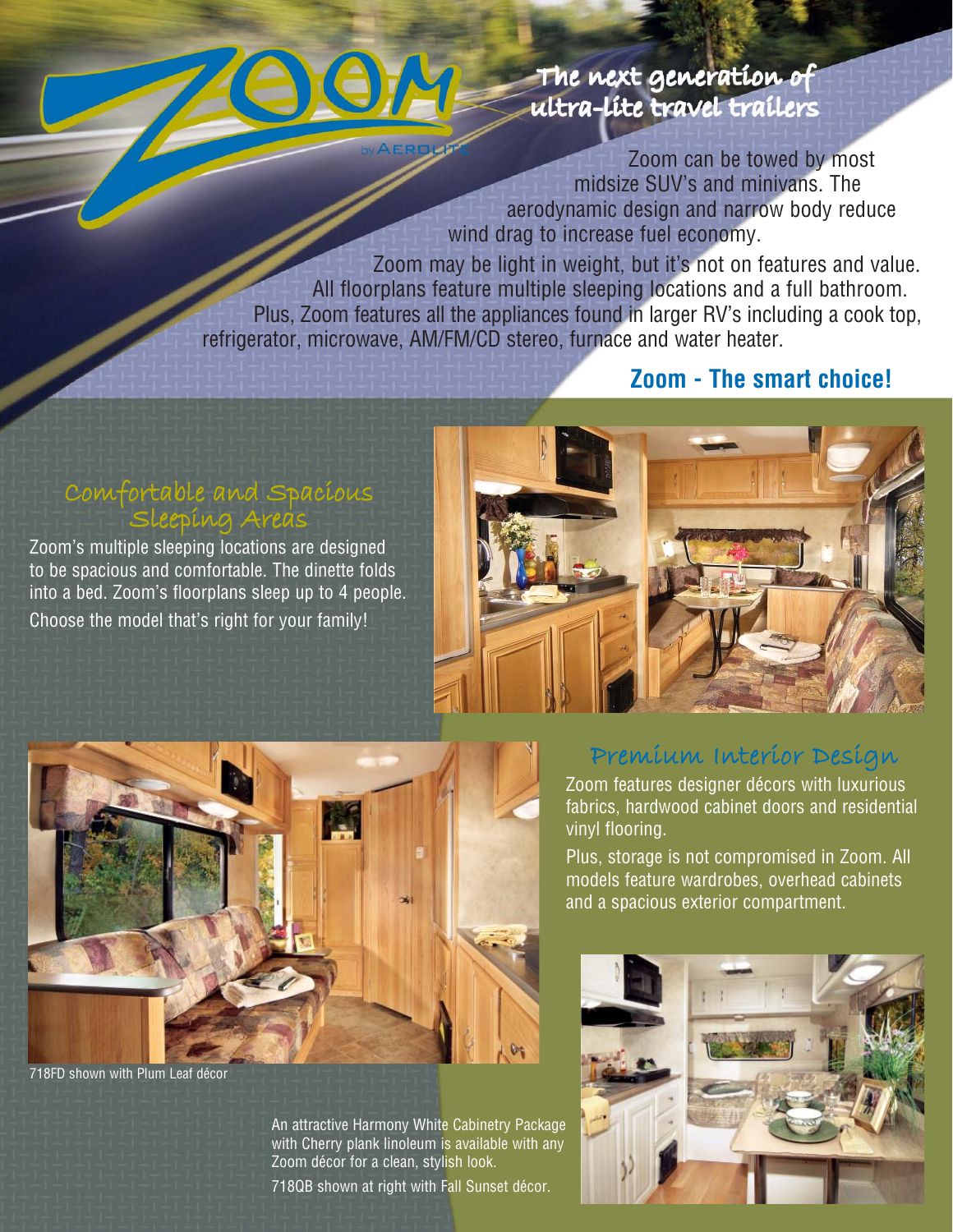### FLOORPLANS & SPECIFICATIONS





**713FD**



**OHC OHC SHIRT CLOSET NIGHT STAND WARD DINETTE**  $\frac{1}{2}$ **60" X 74"**  $\begin{tabular}{|c|c|} \hline $\circ$ & $\circ$ \\ \hline $\circ$ & $\circ$ \\ \hline \end{tabular}$ ⊕ **OHC QUEEN BED** কৈ **LINEN SHOWER REFER SHIRT CLOSET NIGHT STAND ENT. CENTER**

**722RK**

**723QBT**

**716FD**











## Weights & Specifications

|                                | 713FD      | 716FD       | 718FD      | 718QB      | <b>722RK</b> | 723QBT     |
|--------------------------------|------------|-------------|------------|------------|--------------|------------|
| Axle Weight*                   | 2188       | 2393        | 2746       | 2747       | 3348         | 3611       |
| Dry Hitch Weight               | 219        | 188         | 248        | 259        | 460          | 497        |
| <b>Unloaded Vehicle Weight</b> | 2407       | 2581        | 2994       | 3006       | 3808         | 4108       |
| <b>GVWR</b>                    | 3450       | 3750        | 4700       | 4700       | 5600         | 5600       |
| <b>Net Cargo Capacity</b>      | 1043       | 1169        | 1706       | 1694       | 1792         | 1492       |
| <b>Exterior Length</b>         | 14' 8''    | 16' 8''     | 18' 8''    | 18' 8"     | 24'1"        | 26' 6''    |
| Exterior Height**              | 9'6''      | 9'6"        | 9'6"       | 9'6''      | 9'6''        | 9'6''      |
| <b>Exterior Width</b>          | 7'         | $7^{\circ}$ | 7'         | 7'         | 7'6''        | 7'6''      |
| <b>Fresh Water Capacity</b>    | 27         | 27          | 27         | 27         | 38           | 38         |
| <b>Grey Water Capacity</b>     | 28         | 28          | 39         | 39         | 39           | 39         |
| <b>Black Water Capacity</b>    | 22         | 22          | 22         | 22         | 22           | 22         |
| Furnace Size (BTU's)           | 16,000     | 16.000      | 16,000     | 16,000     | 19,000       | 19,000     |
| <b>Tire Size</b>               | 205/75D14C | 205/75D14C  | 205/75D14C | 205/75D14C | 205/75D14C   | 205/75D14C |

## Easy-to-Tow and Easy on Your Fuel Bill!

Vehicle Loading – Every effort has been made to provide the greatest number of options for the recreation vehicle owner. Along with these choices comes the responsibility<br>to manage the loads that are imposed by the choices for complete loading, weighing and towing instructions.